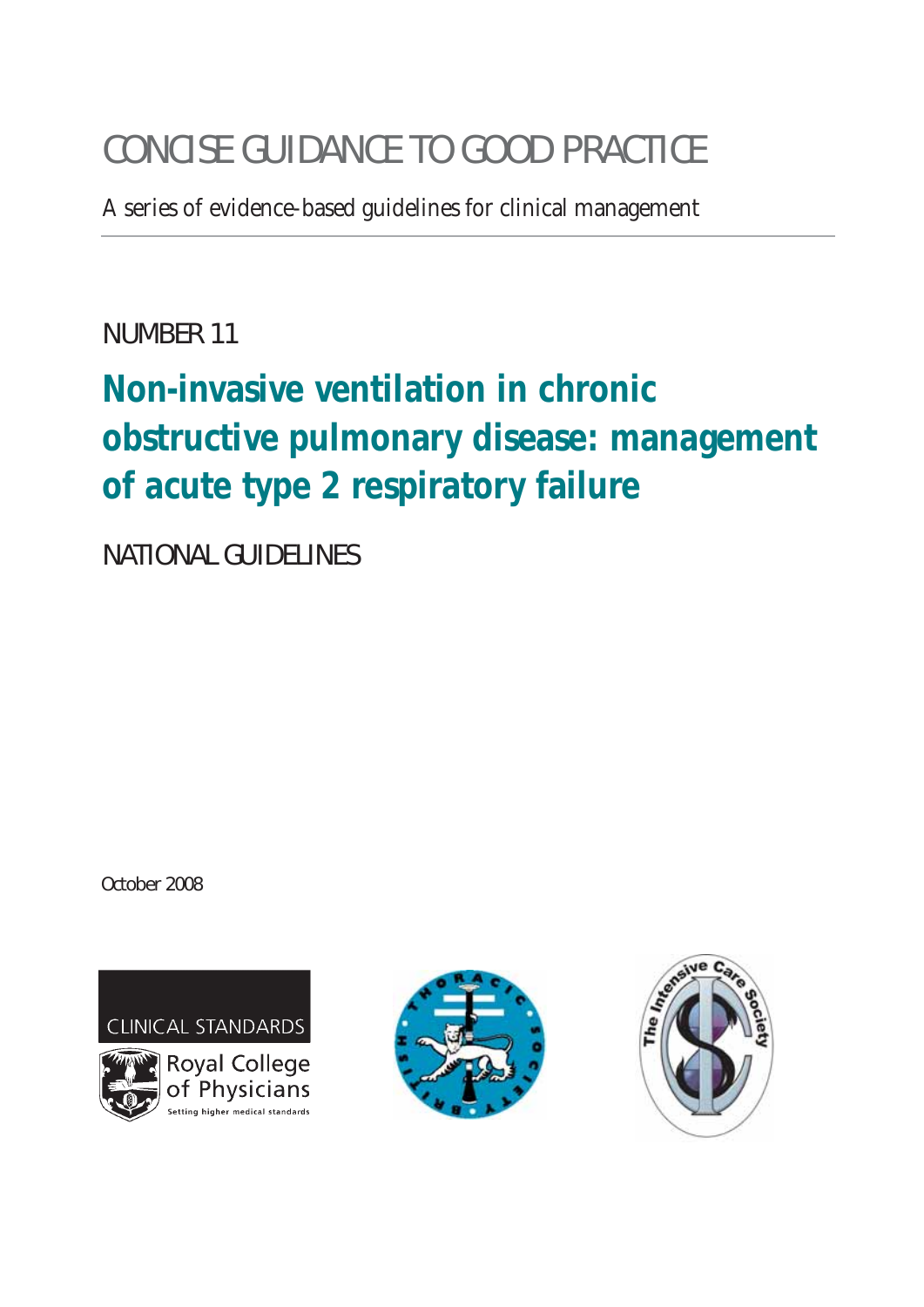## Clinical Standards Department

The purpose of the Clinical Standards Department of the Royal College of Physicians is to improve patient care and healthcare provision by setting clinical standards and monitoring their use. We have expertise in the development of evidence-based guidelines and the organisation and reporting of multicentre comparative performance data. The department has three core strategic objectives: to **define** standards around the clinical work of physicians, to **measure** and evaluate the implementation of standards and its impact on patient care; and to effectively **implement** these standards.

Our programme involves collaboration with specialist societies, patient groups and national bodies including the National Institute for Health and Clinical Excellence (NICE), the Healthcare Commission and the Health Foundation.

# Concise Guidance to Good Practice series

The concise guidelines in this series are intended to inform those aspects of physicians' clinical practice which may be outside their own specialist area. In many instances the guidance will also be useful for other clinicians including GPs and other healthcare professionals.

The guidelines are designed to allow clinicians to make rapid, informed decisions based wherever possible on synthesis of the best available evidence and expert consensus gathered from practising clinicians and service users. A key feature of the series is to provide both recommendations for best practice, and where possible practical tools with which to implement it.

**Series Editors: Lynne Turner-Stokes** FRCP and **Bernard Higgins** FRCP

# Guideline Development Group

This guidance was prepared on behalf of the multidisciplinary Guideline Development Group convened by the Clinical Standards Department of the Royal College of Physicians (RCP) and the British Thoracic Society (BTS) in association with the Intensive Care Society (ICS).

#### **Professor Mike Roberts (***Chair***) (RCP)**

Consultant Respiratory and General Physician, Barts and The London School of Medicine and Dentistry

### **Dr Joanna Brown (BTS)**

Consultant Respiratory and General Physician, Imperial College Healthcare NHS Trust

#### **Dr Sunny Kaul (BTS)**

SpR Respiratory & Intensive Care Medicine, St George's Hospital NHS Trust

#### **Ms Christine Mikelsons**

Consultant Respiratory Physiotherapist, Royal Free Hospital NHS **Trust** 

### **Dr Paul Plant (BTS)**

Consultant Respiratory and General Physician, Leeds Teaching Hospitals NHS Trust

### **Karen Reid (RCP)**

Information Scientist, Royal College of Physicians

### **Dr Louise Restrick (BTS)**

Consultant Respiratory and General Physician, Whittington Hospital NHS Trust

#### **Dr Alistair Reinhardt**

Consultant Respiratory and General Physician, Whipps Cross University Hospital NHS Trust

### **Ms Katie Scales (BTS)**

Consultant Nurse Critical Care, Imperial College Healthcare NHS **Trust** 

### **Dr Robert Winter (ICS)**

Consultant in Intensive Care Medicine, Queen's Medical Centre, Nottingham

### **Ms Katharine Young (RCP)**

Clinical Standards Facilitator, Royal College of Physicians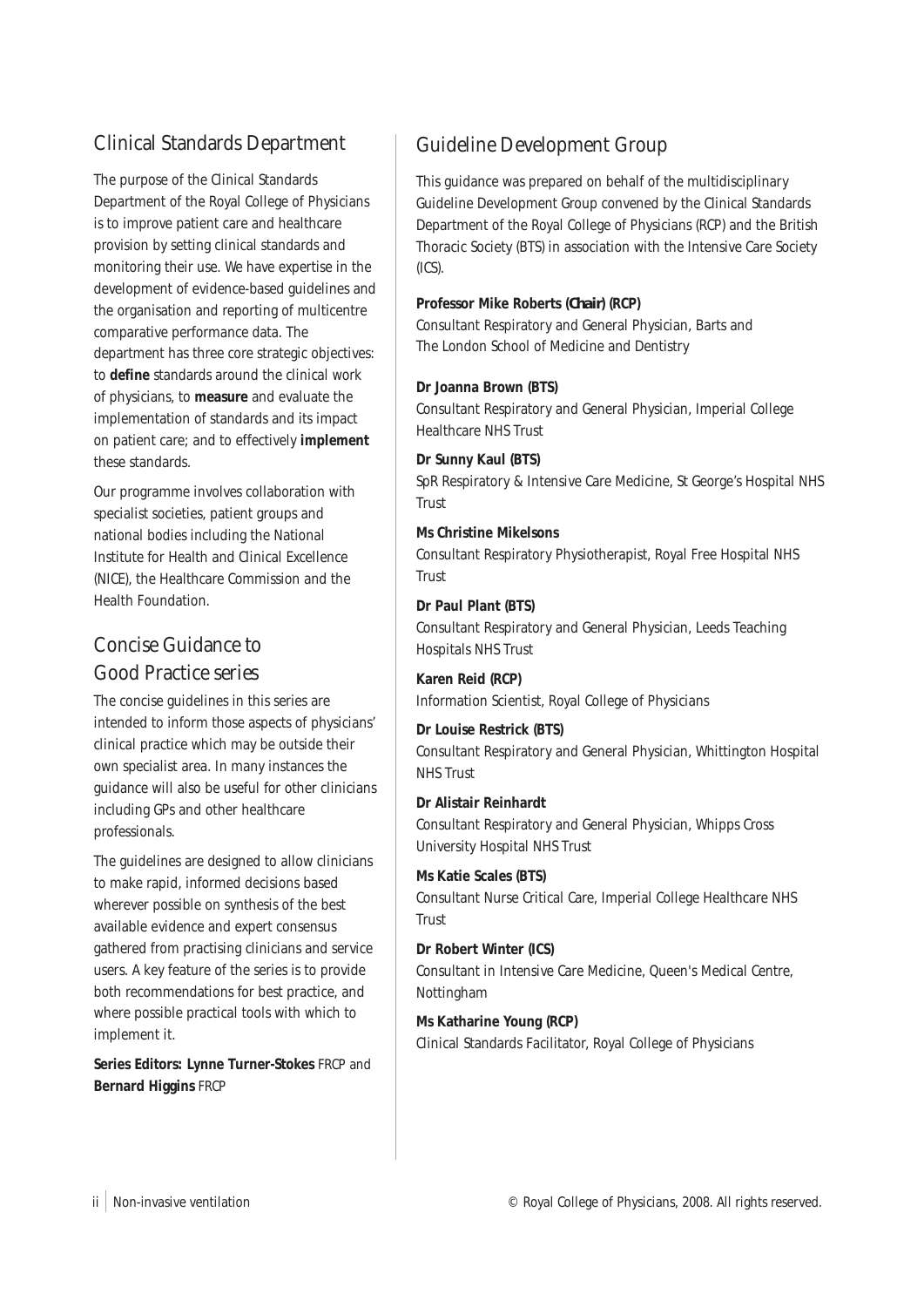## Acknowledgement

Julia Bott provided invaluable input into this document during the latter stages of development.

**Citation**: Royal College of Physicians, British Thoracic Society, Intensive Care Society. *Chronic obstructive pulmonary disease: non-invasive ventilation with bi-phasic positive airways pressure in the management of patients with actute type 2 respiratory failure*. Concise Guidance to Good Practice series, No 11. London: RCP, 2008.

#### **Copyright**

All rights reserved. No part of this publication may be reproduced in any form (including photocopying or storing it in any medium by electronic means and whether or not transiently or incidentally to some other use of this publication) without the written permission of the copyright owner. Applications for the copyright owner's permission to reproduce any part of this publication should be addressed to the publisher.

#### **Copyright © 2008 Royal College of Physicians**

**Contents** 

**Guideline Development Group ii**

**Acknowledgement 1**

**Clinical context 2**

**THE GUIDELINES 4**

**References 8**

**Appendices**

- **1 Guideline development process 9**
- **2 Grading system from the Scottish Intercollegiate Guidelines Network (SIGN) methodology 10**

**Royal College of Physicians of London 11 St Andrews Place, London NW1 4LE [www.rcplondon.ac.uk](http://www.rcplondon.ac.uk)**

**Registered Charity No 210508**

**ISBN 978-1-86016-344-9**

Review date: 2012

Designed and typeset by the Publications Unit of the Royal College of Physicians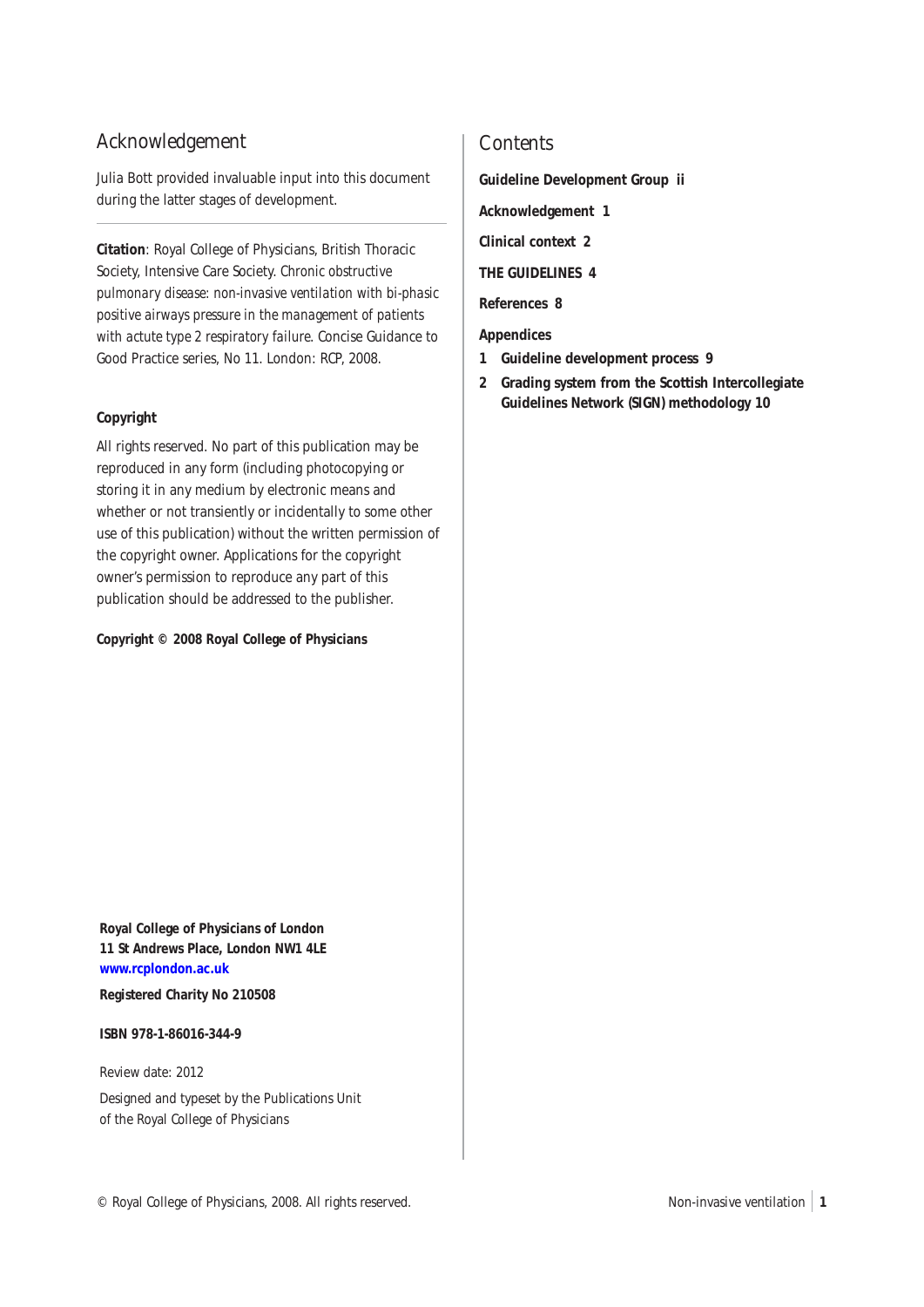**Non-invasive ventilation (NIV) in the management of acute type 2 respiratory failure in patients with chronic obstructive pulmonary disease (COPD) represents one of the major technical advances in respiratory care over the last decade. The National Institute for Health and Clinical Excellence (NICE) recommends that NIV be available in all hospitals admitting patients with COPD.1 This has led to a rapid expansion in the provision of NIV services, with over 90% of UK admitting hospitals offering this intervention. The UK national audit of acute hospital COPD care in 2003, however, suggested that treatment was often applied to patients outside the existing British Thoracic Society (BTS) inclusion criteria.2,3 This document updates the 2002 BTS guidance and provides a specific focus on the use of NIV in COPD patients with acute type 2 respiratory failure. Although a variety of ventilator units are available, most centres now use bi-level positive airways pressure (BiPAP) units and this guideline refers specifically to this form of ventilatory support, although many of the principles encompassed are applicable to other forms of NIV. The guideline has been produced for the clinician caring for COPD patients in the emergency and ward areas of acute hospitals. Guideline development was in accordance with the Appraisal of Guidelines for Research and Evaluation (AGREE) principles and is summarised in [Appendix 1](#page-10-0). An extended version of this guideline, encompassing service provision, is available on the [BTS website.](http://www.brit-thoracic.org.uk/)**

# Clinical context

Non-invasive ventilation (NIV), within both the intensive care unit (ICU) and the ward environment, has been shown in randomised controlled trials (RCTs) and systematic reviews5–14 to reduce intubation rate and mortality in COPD patients with decompensated respiratory acidosis (pH <7.35 and  $PaCO<sub>2</sub> > 6$  kPa) following immediate medical therapy. NIV should therefore be considered within the first 60 minutes of hospital arrival in all patients with an acute exacerbation of COPD in whom a respiratory acidosis persists despite maximum standard medical treatment, which includes:

- controlled oxygen to maintain  $SaO_2 88-92%$
- nebulised salbutamol  $2.5-5$  mg
- $\blacksquare$  nebulised ipratroprium 500 µg
- prednisolone 30 mg
- antibiotic agent (when indicated).

Recommended inclusion and exclusion criteria for potential NIV are shown in Table 1.

A clearly documented treatment plan for NIV, including how potential failure will be dealt with and whether escalation to intubation and mechanical ventilation is indicated, should be recorded in the case notes at the outset of treatment. Whenever possible, the patient and carers should be involved in these discussions. Once started, patient comfort, breathing synchrony and enhanced compliance are key factors in determining outcome. Low starting pressures increase patient compliance, but should be quickly adjusted upwards to achieve therapeutic effect. If effective, treatment will usually be required until the acute cause has resolved, commonly within about three days.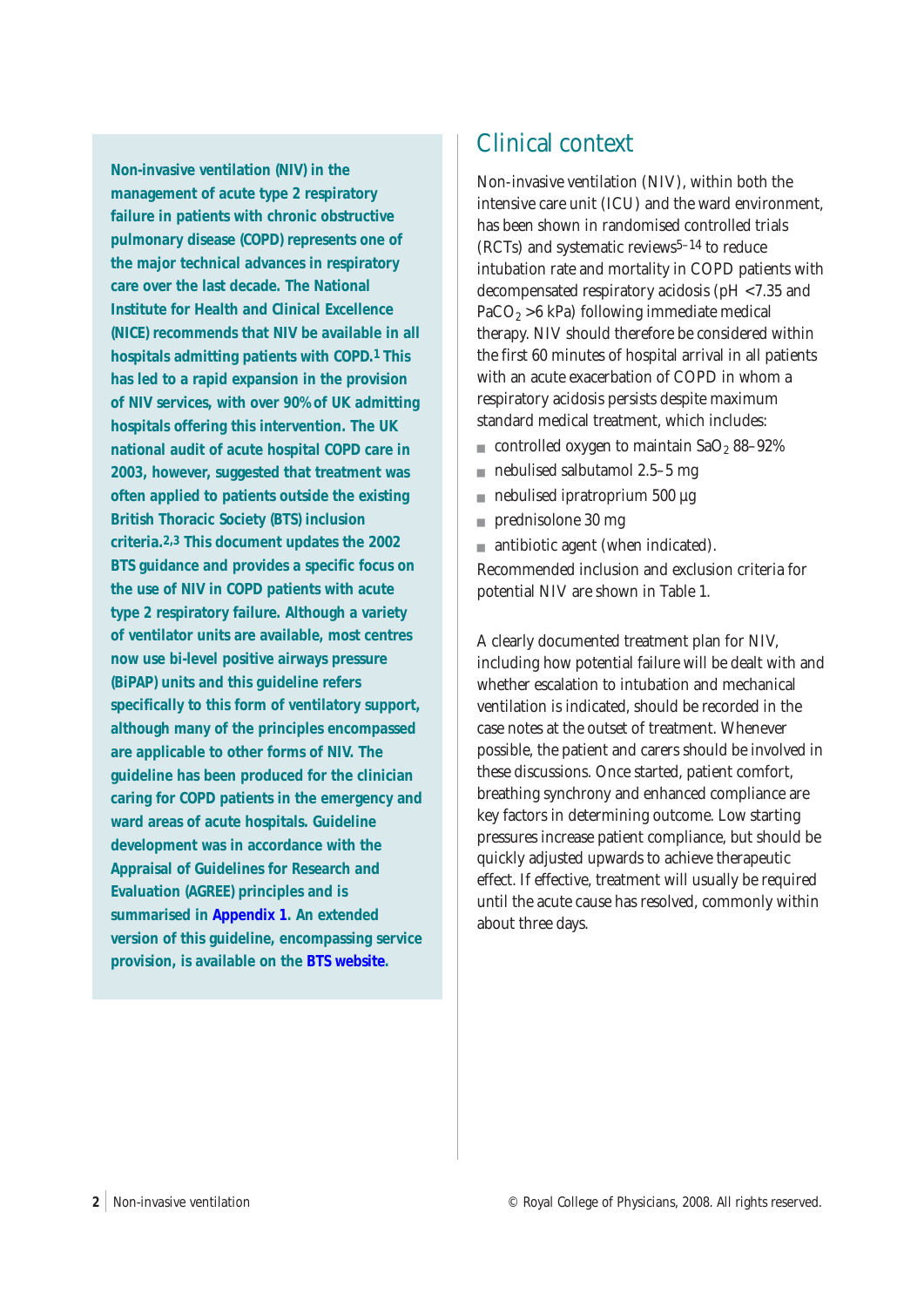## **Table 1. Clinical inclusion and exclusion criteria for NIV. 9,10,12**

| Inclusion criteria                                                                                                                                                                                                                                                                 | <b>Exclusion criteria</b>                                                                                                                                                                                                                                                                                                                                                                                                        |
|------------------------------------------------------------------------------------------------------------------------------------------------------------------------------------------------------------------------------------------------------------------------------------|----------------------------------------------------------------------------------------------------------------------------------------------------------------------------------------------------------------------------------------------------------------------------------------------------------------------------------------------------------------------------------------------------------------------------------|
| Primary diagnosis of COPD exacerbation (known diagnosis<br>or history and examination consistent with diagnosis)<br>*Able to protect airway<br>*Conscious and cooperative<br>Potential for recovery to quality of life acceptable to the<br>patient<br>Patient's wishes considered | Life-threatening hypoxaemia<br>Severe co-morbidity<br>Confusion/agitation/severe cognitive impairment<br>Facial burns/trauma/recent facial or upper airway<br>surgery<br>Vomiting<br>Fixed upper airway obstruction<br>Undrained pneumothorax<br>Upper gastrointestinal surgery<br>Inability to protect the airway                                                                                                               |
| *Consider NIV if unconscious and endo-tracheal<br>intubation deemed inappropriate or NIV to be<br>provided in a critical care setting. There is evidence <sup>15</sup><br>to support the use of NIV in patients who are comatose<br>secondary to COPD-induced hypercapnea.         | Copious respiratory secretions<br>Haemodynamically unstable requiring<br>inotropes/pressors (unless in a critical care unit)<br>Patient moribund<br><b>Bowel obstruction</b><br>NIV is not the treatment of choice for patients whose<br>primary diagnosis is heart failure or pneumonia but<br>may be used in COPD patients with these<br>complications if escalation to intubation and<br>ventilation is deemed inappropriate. |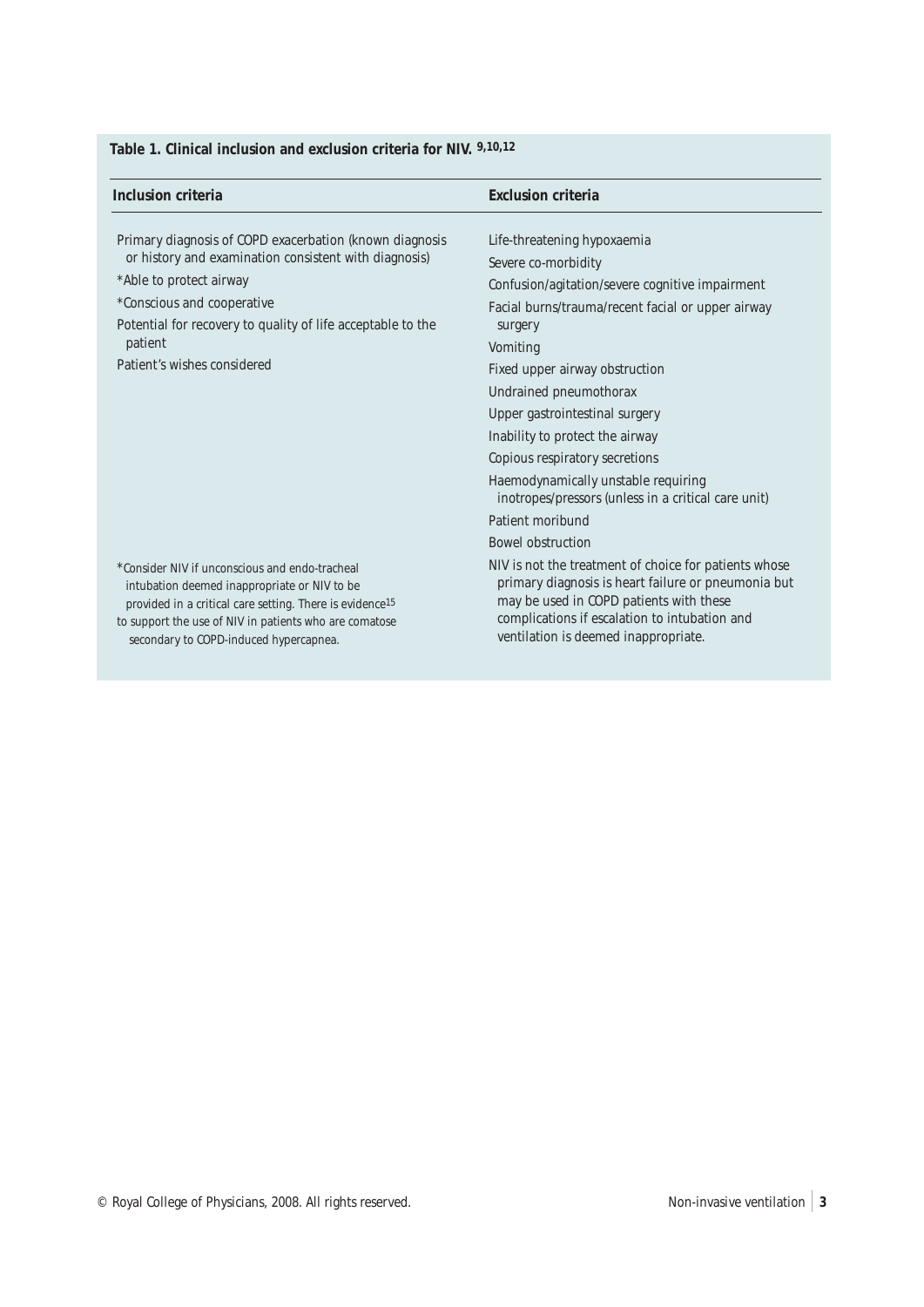|                           | Grade of<br>Recommendation<br>evidence*                                                                                                                                                                                                                                                                                                                                                                    |   |
|---------------------------|------------------------------------------------------------------------------------------------------------------------------------------------------------------------------------------------------------------------------------------------------------------------------------------------------------------------------------------------------------------------------------------------------------|---|
| <b>Documentation</b><br>1 |                                                                                                                                                                                                                                                                                                                                                                                                            |   |
|                           | 1.1 An acute NIV service should have a local protocol stating:                                                                                                                                                                                                                                                                                                                                             | A |
|                           | criteria for selection and treatment of patients 9,16-18<br>۰<br>the local setting in which they should be treated.<br>۰<br>More sick or complex patients, eg with a pH <7.26, should be managed with a low threshold for<br>intubation, unless NIV is deemed to be the ceiling of treatment, and be admitted to a high dependency<br>unit (HDU) or ICU depending upon local circumstances. <sup>2,9</sup> |   |
|                           | 1.2 Documentation for each patient should include:                                                                                                                                                                                                                                                                                                                                                         | C |
|                           | a written prescription for the use of acute NIV<br>۰<br>a record of compliance including breathing synchrony with NIV treatment documented including<br>٠<br>hours of use, times on NIV<br>a documented plan which addresses:<br>٠<br>how potential failure of NIV will be dealt with                                                                                                                      |   |
|                           | ۰<br>whether escalation of care is indicated                                                                                                                                                                                                                                                                                                                                                               |   |
|                           | whether NIV is the ceiling of treatment<br>-                                                                                                                                                                                                                                                                                                                                                               |   |
|                           | whether the patient is for resuscitation or specific palliative care measures.<br>÷<br>Patient information on the use of NIV should be available for all COPD patients treated in hospital.                                                                                                                                                                                                                |   |
| $\overline{2}$            | <b>Patient selection</b>                                                                                                                                                                                                                                                                                                                                                                                   |   |
|                           | 2.1 NIV should be considered in all patients with an acute exacerbation of COPD in whom a respiratory<br>acidosis (pH <7.35 PaCO <sub>2</sub> >6 kPa), persists despite immediate maximum standard medical treatment on<br>controlled oxygen therapy for no more than 1 hour.12,13                                                                                                                         | A |
|                           | 2.2 Patients should be stratified into five groups based on:                                                                                                                                                                                                                                                                                                                                               | A |
|                           | their pre-morbid state<br>٠<br>the severity of the physiological disturbance<br>۰<br>the reversibility of the acute illness<br>٠<br>the presence of relative contraindications (see Table 1), and<br>٠<br>where possible, the patient's wishes.                                                                                                                                                            |   |
|                           | 2.3 The stratification should be recorded in the medical notes:                                                                                                                                                                                                                                                                                                                                            | C |
|                           | requiring immediate intubation and ventilation<br>(1)<br>suitable for NIV and suitable for escalation to intensive care treatment/ intubation and ventilation<br>(2)<br>if required<br>suitable for NIV but not suitable for escalation to intensive care treatment/ intubation and ventilation<br>(3)<br>not suitable for NIV but for full active medical management<br>(4)                               |   |
|                           | (5)<br>palliative care agreed as most appropriate management.                                                                                                                                                                                                                                                                                                                                              |   |
| 3                         | Set-up                                                                                                                                                                                                                                                                                                                                                                                                     |   |
|                           | 3.1 The decision to commence NIV should be made by a doctor of specialty training (ST) level 2 or above<br>who is competent to do so. A trained and competent healthcare professional should initiate NIV.16                                                                                                                                                                                               | C |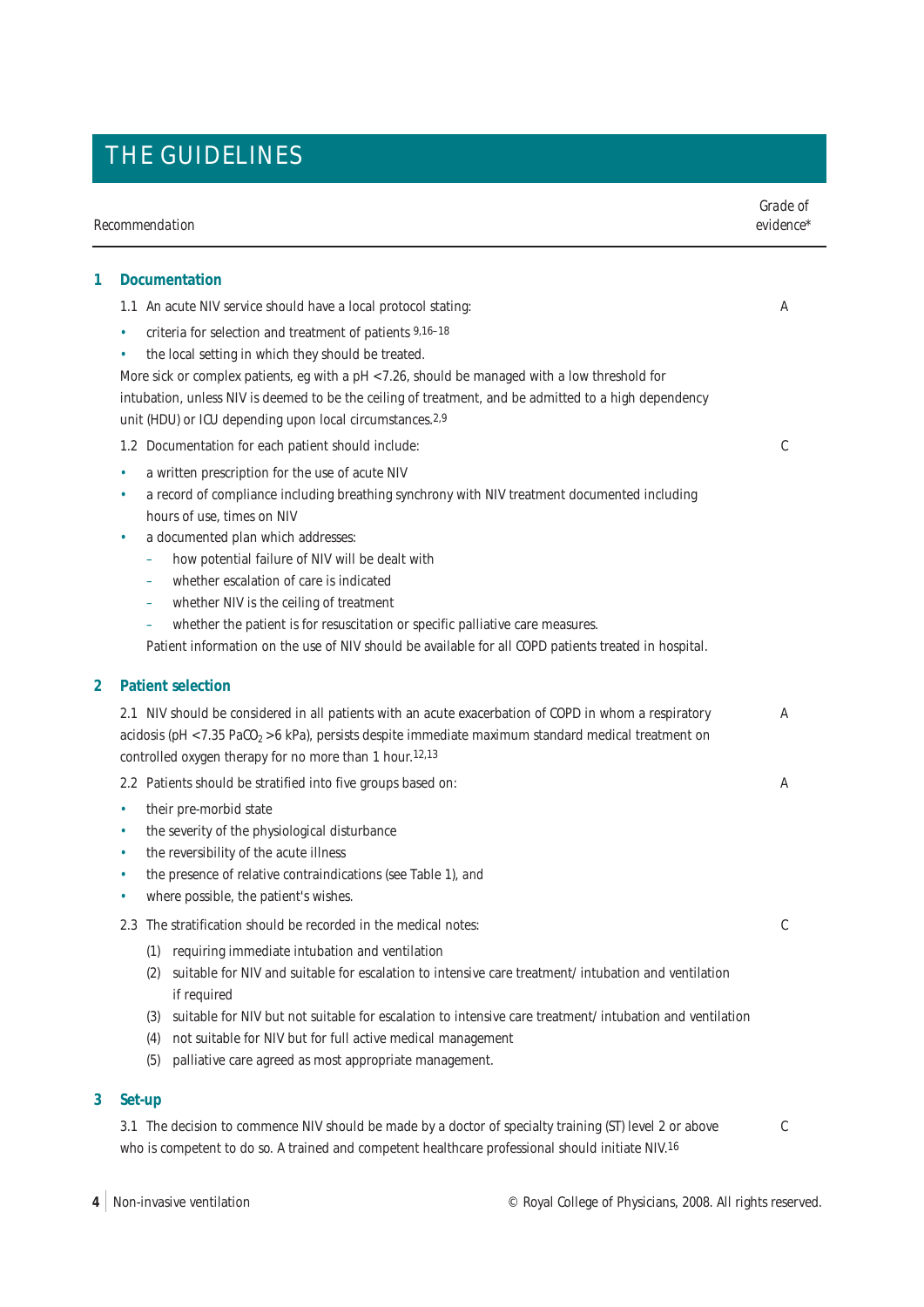| Recommendation                                                                                                                                                                                                                                                                             | Grade of<br>evidence* |
|--------------------------------------------------------------------------------------------------------------------------------------------------------------------------------------------------------------------------------------------------------------------------------------------|-----------------------|
| The patient should be in a sitting or semi-recumbent position in bed and the following are recommended:                                                                                                                                                                                    |                       |
| A full-face mask should be used for the first 24 hours, followed by switching to a nasal mask if<br>preferred by the patient.                                                                                                                                                              | C                     |
| An initial inspiratory positive airway pressure (IPAP) of 10 cm $H2O$ and expiratory positive airway<br>pressure (EPAP) of 4-5 cm H <sub>2</sub> O should be used. (These settings are well tolerated by most patients.9)                                                                  | А                     |
| IPAP should be increased by 2-5 cm increments at a rate of approximately 5 cm H <sub>2</sub> O every 10 minutes,<br>$\bullet$<br>with a usual pressure target of 20 cm H <sub>2</sub> O or until a therapeutic response is achieved or patient<br>tolerability has been reached.9          | Α                     |
| Oxygen, when required, should be entrained into the circuit and the flow adjusted to achieve the<br>$\bullet$<br>target saturation, usually 88-92%.19                                                                                                                                      | B                     |
| Bronchodilators, although preferably administered off NIV, should as necessary be entrained between<br>$\bullet$<br>the expiration port and face mask. (Delivery of both oxygen and nebulised solutions is affected by NIV<br>pressure settings. 20-22)                                    | Α                     |
| If a nasogastric tube is in place, a fine bore tube is preferred to minimise mask leakage.<br>$\bullet$                                                                                                                                                                                    | C                     |
| <b>Monitoring</b><br>4.                                                                                                                                                                                                                                                                    |                       |
| 4.1 Monitoring should include a mixture of physiological measures and clinical parameters. 23-27<br>These parameters should be used to assist in formulating a management plan and within the first 4 hours<br>of NIV assist in the decision as to the need to escalate to intubation. 4,9 | Β<br>Α                |
| 4.2 Staff involved in the care and monitoring of NIV patients should be appropriately trained and<br>experienced.16,28,29                                                                                                                                                                  | B                     |
| 4.3 The following should be recorded and be used to formulate an iterative management plan:                                                                                                                                                                                                | C                     |
| <b>Baseline observations:</b><br>arterial blood gas (ABG)<br>÷<br>respiratory rate<br>÷<br>heart rate<br>÷,                                                                                                                                                                                |                       |
| Continuous pulse oximetry and electrocardiogram (ECG) recording during the first 12 hours23<br>Repeat ABGs:                                                                                                                                                                                |                       |
| after 1 hour of NIV therapy and 1 hour after every subsequent change in settings<br>after 4 hours, or earlier in patients who are not improving clinically<br>-                                                                                                                            |                       |
| Frequent clinical monitoring of acutely ill patients:<br>۰<br>every 15 minutes in the first hour<br>every 30 minutes in the 1- to 4-hour period<br>hourly in the 4- to 12-hour period                                                                                                      |                       |
| Observations including:<br>respiratory rate, heart rate<br>-<br>level of consciousness, patient comfort<br>chest wall movement, ventilator synchrony, accessory muscle use.                                                                                                                |                       |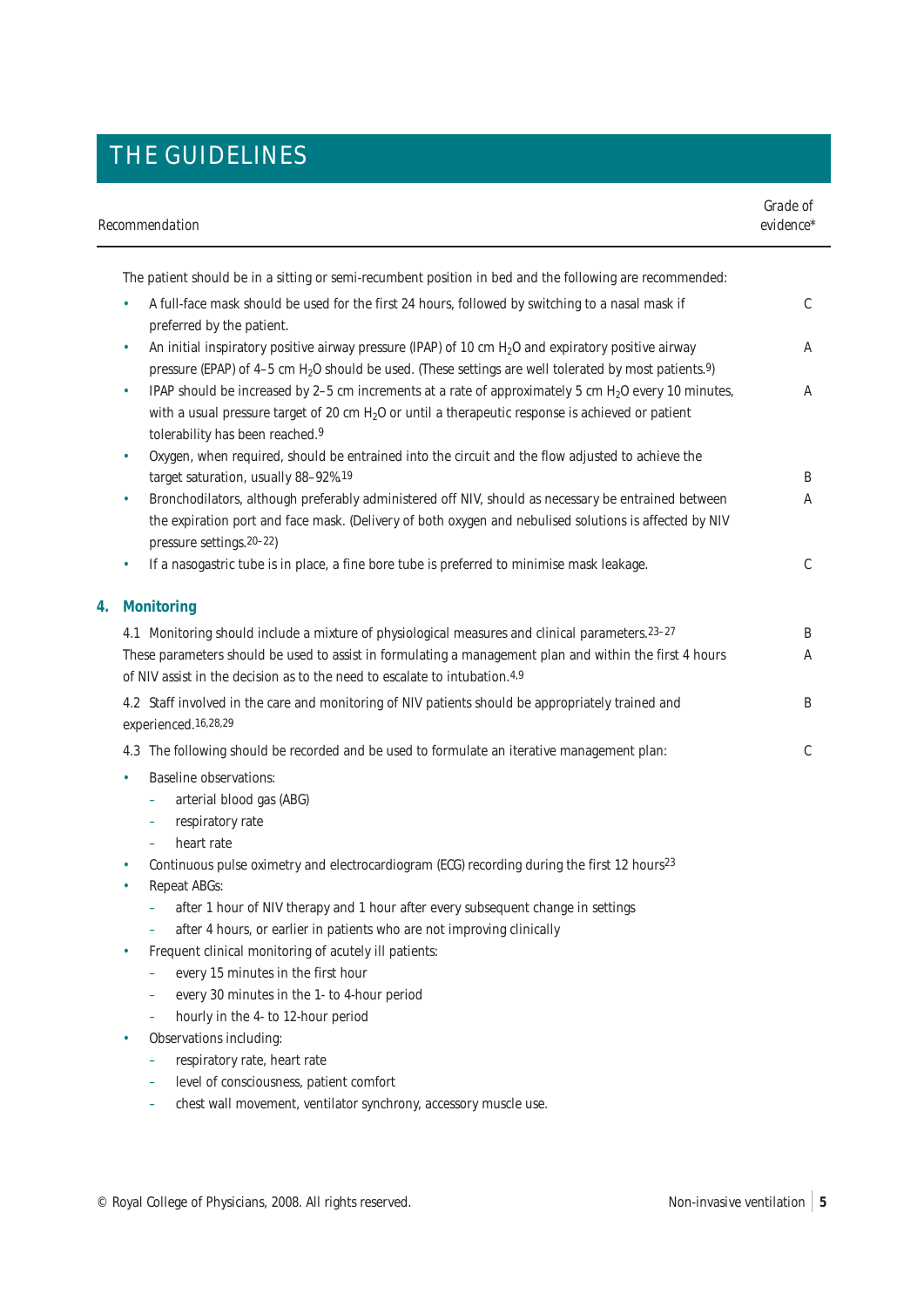| Recommendation |                                                                                                                                                                                                                                                                                                                                                                                                                                                                                                                                                                                                                                                                                                                                                                                                                                                               | Grade of<br>evidence* |
|----------------|---------------------------------------------------------------------------------------------------------------------------------------------------------------------------------------------------------------------------------------------------------------------------------------------------------------------------------------------------------------------------------------------------------------------------------------------------------------------------------------------------------------------------------------------------------------------------------------------------------------------------------------------------------------------------------------------------------------------------------------------------------------------------------------------------------------------------------------------------------------|-----------------------|
|                | 4.4 Patient comfort and enhanced compliance are key factors in determining outcome:<br>Synchrony of ventilation should be checked frequently.<br>۰<br>A clinical assessment of mask fit to include skin condition and degree of leak (particularly on to the<br>$\bullet$<br>corneas) should be performed at the same time.9,27                                                                                                                                                                                                                                                                                                                                                                                                                                                                                                                               | A                     |
| 5              | <b>Escalation</b>                                                                                                                                                                                                                                                                                                                                                                                                                                                                                                                                                                                                                                                                                                                                                                                                                                             |                       |
|                | 5.1 A management plan in the event of NIV failure should be made at the outset:<br>The appropriateness for escalation to invasive mechanical ventilation should be assessed and<br>۰<br>recorded at the initiation of NIV.<br>When there is uncertainty or the patient is to be denied invasive mechanical ventilation then this<br>۰<br>should be discussed with the responsible clinical consultant.<br>If escalation is deemed appropriate this should be discussed with the ICU team.<br>٠<br>Treatment options should also where possible be discussed with the patient unless s/he does not<br>$\bullet$<br>have capacity to do so.30<br>5.2 A decision to intubate and proceed to invasive mechanical ventilation should normally be made<br>within 4 hours of starting NIV or sooner. Improvements in respiratory rate, heart rate and arterial blood | C<br>Α                |
|                | gas parameters are usually apparent within this time.9,16<br>5.3 Intubation rather than further NIV should be considered in patients suffering 'late failure' (defined as<br>failure after 48 hours of non-invasive ventilation).31                                                                                                                                                                                                                                                                                                                                                                                                                                                                                                                                                                                                                           | B                     |
|                | 5.4 Decisions not to proceed to invasive mechanical ventilation should be taken by a consultant.                                                                                                                                                                                                                                                                                                                                                                                                                                                                                                                                                                                                                                                                                                                                                              | C                     |
| 6              | <b>Duration of treatment</b>                                                                                                                                                                                                                                                                                                                                                                                                                                                                                                                                                                                                                                                                                                                                                                                                                                  |                       |
|                | 6.1 Patients who benefit from NIV during the first 4 hours of treatment should receive NIV for as long<br>as possible (a minimum of 6 hours) during the first 24 hours. 4-6,32,33                                                                                                                                                                                                                                                                                                                                                                                                                                                                                                                                                                                                                                                                             | Α                     |
|                | 6.2 Treatment should last until the acute cause has resolved, commonly after about 3 days.                                                                                                                                                                                                                                                                                                                                                                                                                                                                                                                                                                                                                                                                                                                                                                    | C                     |
|                | 6.3 In patients in whom NIV is successful (pH ≥7.35 achieved, resolution of underlying cause and<br>symptoms, respiratory rate normalised) following the first 24 hours or longer, it is appropriate to start<br>a weaning plan:<br>gradual reduction of the duration of NIV should be determined by clinical improvement<br>۰<br>the use of a proforma to chart physiological indices has been shown to improve successful weaning<br>٠<br>from NIV.33                                                                                                                                                                                                                                                                                                                                                                                                       | C                     |
| 7              | Weaning                                                                                                                                                                                                                                                                                                                                                                                                                                                                                                                                                                                                                                                                                                                                                                                                                                                       |                       |
|                | 7.1 Initially weaning should be during the day with extended periods off the ventilator for meals,<br>physiotherapy, nebulised therapy etc. After successfully weaning during the day, many patients will require<br>an additional night on NIV.                                                                                                                                                                                                                                                                                                                                                                                                                                                                                                                                                                                                              | C                     |
|                | 7.2 The weaning strategy should be documented in the medical and nursing records. The following<br>is recommended: 7,17                                                                                                                                                                                                                                                                                                                                                                                                                                                                                                                                                                                                                                                                                                                                       | C                     |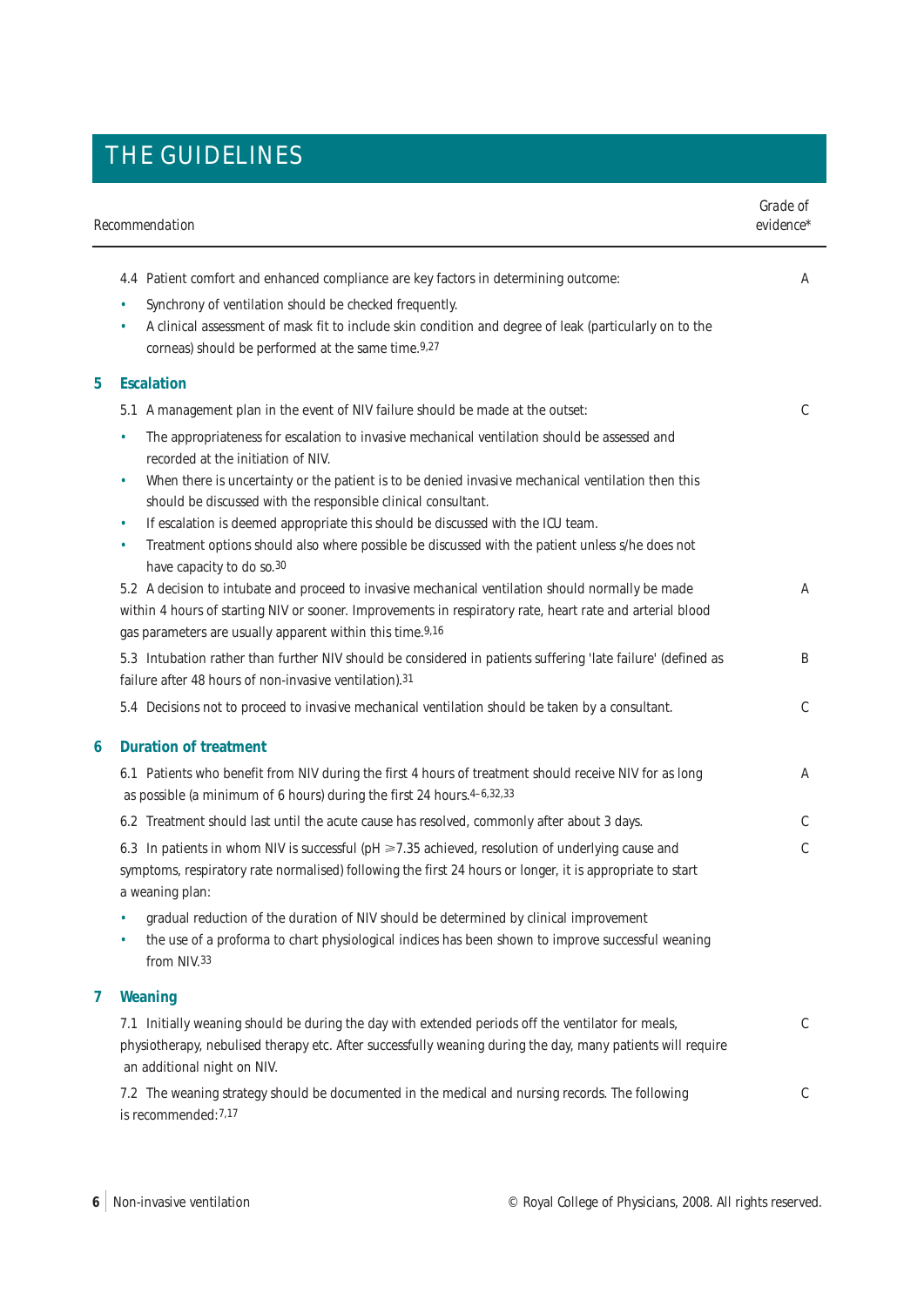| Recommendation |                                                                                                                                                                                                                                                                                                                                                                                       | Grade of<br>evidence* |  |
|----------------|---------------------------------------------------------------------------------------------------------------------------------------------------------------------------------------------------------------------------------------------------------------------------------------------------------------------------------------------------------------------------------------|-----------------------|--|
|                | continue NIV for 16 hours on day 2<br>٠<br>continue NIV for 12 hours on day 3 including 6-8 hours overnight use<br>۰<br>discontinue NIV on day 4, unless continuation is clinically indicated.<br>۰                                                                                                                                                                                   | A                     |  |
|                | Note that some patients may:                                                                                                                                                                                                                                                                                                                                                          |                       |  |
|                | show at an earlier stage that they no longer require NIV and self-wean<br>٠<br>improve rapidly, prompting a clinical decision to wean early<br>۰<br>require long-term nocturnal support, indicated following assessment by the respiratory team.<br>۰                                                                                                                                 |                       |  |
| 8              | <b>Palliation</b>                                                                                                                                                                                                                                                                                                                                                                     |                       |  |
|                | 8.1 Palliation of symptoms is appropriate in some patients, where standard medical treatment and NIV<br>fails and a decision has been made and documented not to escalate to intubation and mechanical<br>ventilation, or where a patient chooses not to have NIV or other interventionist treatment: 34                                                                              | C                     |  |
|                | If the patient gains symptom relief, continued NIV may be appropriate for palliation of<br>٠<br>breathlessness, but normally would be withdrawn.<br>Opiates and benzodiazepines can be used to treat breathlessness in this situation.<br>٠<br>The palliative care team should be involved and a suitable care pathway followed after<br>٠<br>discussion with the patient and family. |                       |  |
|                |                                                                                                                                                                                                                                                                                                                                                                                       |                       |  |

\* For explanation of grades of evidence, see [Appendix 2.](#page-11-0)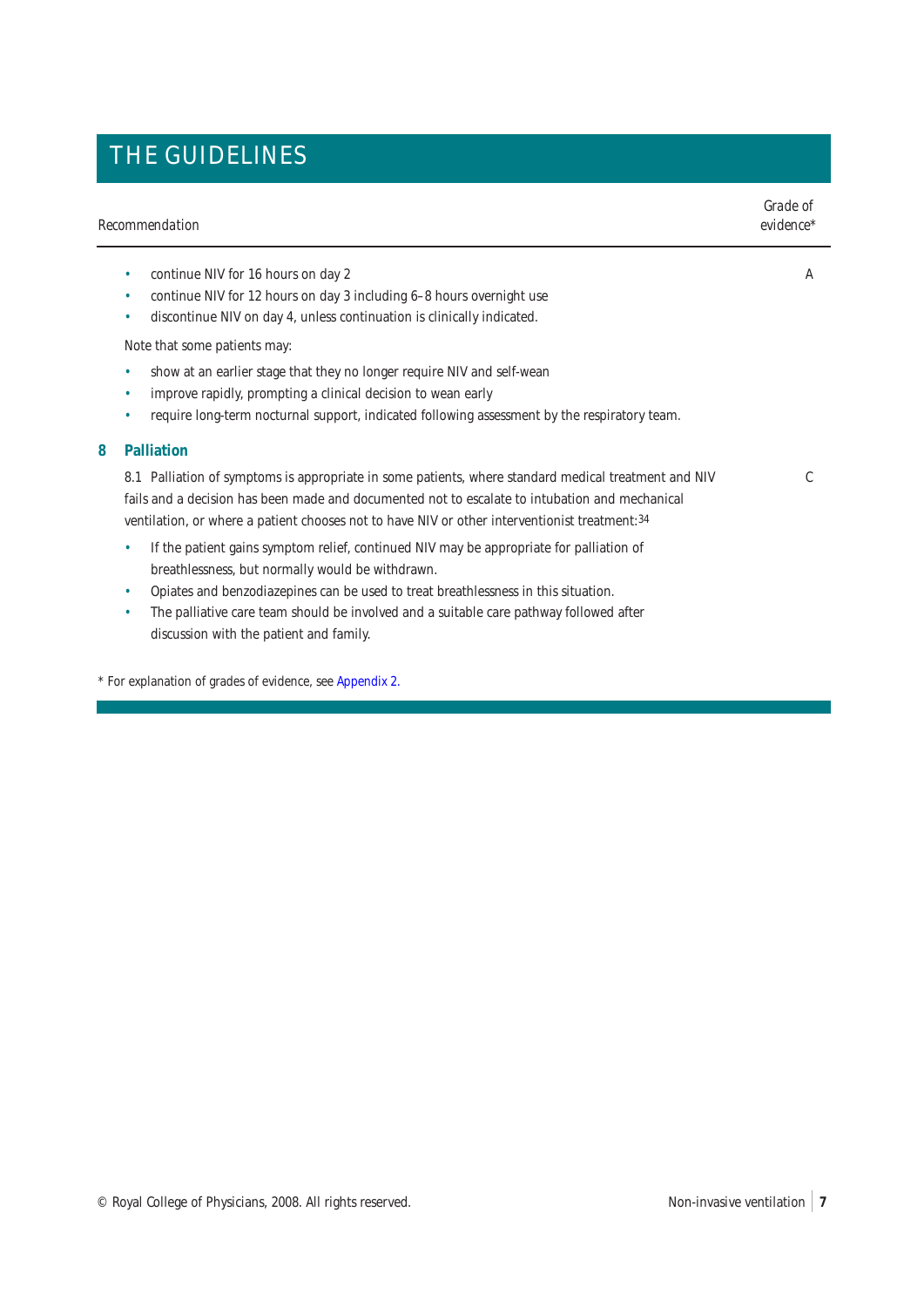# References

- 1 National Institute for Health and Cinical Excellence. Chronic Obstructive Pulmonary Disease: National clinical guideline on management of chronic obstructive pulmonary disease in adults in primary and secondary care. *Thorax* 2004; 59 (Suppl 1).
- 2 British Thoracic Society Standards of Care Committee. BTS Guideline: Non-invasive ventilation in acute respiratory failure. *Thorax* 2002;57:192–211.
- 3 Price LC, Lowe D, Hosker HSR *et al*. National COPD Audit 2003: Impact of hospital resources and organisation of care on patient outcome following admission for acute COPD exacerbation. *Thorax* 2006;61:837–42.
- 4 Bott J, Carroll MP, Conway JH *et al*. Randomised controlled trial of nasal ventilation in acute ventilatory failure due to chronic obstructive airways disease. *Lancet* 1993;341:1555–7.
- 5 Brochard L, Mancebo J, Wysocki M *et al*. Noninvasive ventilation for acute exacerbations of chronic obstructive pulmonary disease. *N Engl J Med* 1995;333:817–22.
- 6 Kramer N, Meyer TJ, Meharg J *et al*. Randomized, prospective trial of noninvasive positive pressure ventilation in acute respiratory failure. *Am J Respir Crit Care Med* 1995; 151:1799–806.
- 7 Celikel T, Sungur M, Ceyhan B *et al*. Comparison of noninvasive positive pressure ventilation with standard medical therapy in hypercapnic acute respiratory failure. *Chest* 1998;114:1636–42.
- 8 Martin TJ, Hovis JD, Costantino JP *et al*. A randomized prospective evaluation of noninvasive ventilation for acute respiratory failure. *Am J Respir Crit Care Med* 2000;161: 807–13.
- 9 Plant PK, Owen JL, Elliott MW. Early use of non-invasive ventilation for acute exacerbations of chronic obstructive pulmonary disease on general respiratory wards: a multicentre randomised controlled trial. *Lancet* 2000;355: 1931–5.
- 10 Conti G, Antonelli M, Navalesi P *et al*. Noninvasive vs. conventional mechanical ventilation in patients with chronic obstructive pulmonary disease after failure of medical treatment in the ward: a randomized trial. *Int Care Med* 2002;28:1701–7.
- 11 Peter JV, Moran JL, Phillips-Hughes J *et al*. Noninvasive ventilation in acute respiratory failure: a meta-analysis update. *Crit Care Med* 2002;30;555–62.
- 12 Lightowler JV, Wedzicha JA, Elliott MW *et al*. Non-invasive positive pressure ventilation to treat respiratory failure resulting from exacerbations of chronic obstructive pulmonary disease: Cochrane systematic review and metaanalysis. *BMJ* 2003;326:185–7.
- 13 Ram FSF, Picot J, Lighthowler J *et al*. Non-invasive positive pressure ventilation for treatment of respiratory failure due to exacerbations of chronic obstructive pulmonary disease. *Cochrane Database Syst Rev* 2004;3.
- 14 Honrubia T, Garcia Lopez FJ, Franco N *et al*. Noninvasive vs conventional mechanical ventilation in acute respiratory failure: a multicenter, randomized controlled trial. *Chest* 2005;128:3916–24.
- 15 Diaz GG, Alcaraz AC, Talavera JC, *et al*. Noninvasive positivepressure ventilation to treat hypercapnic coma secondary to respiratory failure. *Chest* 2005;127:9–60.
- 16 Elliott MW, Confalonieri M, Nava S. Where to perform noninvasive ventilation. *Eur Respir J* 2002;19:1159–66.
- 17 Sinuff T, Keenan SP. Clinical practice guideline for the use of non-invasive positive pressure ventilation in COPD patients with acute respiratory failure. *Crit Care Med* 2004;19: 82–91.
- 18 Caples SM, Gay PC. Noninvasive positive pressure ventilation in the intensive care unit: a concise review. *Crit Care Med* 2005;33:2651–8.
- 19 Schwartz AR, Kacmarek RM, Hess DR. Factors affecting oxygen delivery with bi-level positive airways pressure. *Respir Care* 2004;49:270-5.
- 20 Chatmongkolchart S, Schettino G, Dillman C *et al*. In vitro evaluation of aerosolized bronchodilator delivery during noninvasive positive pressure ventilation: effect of ventilator settings and nebulizer position. *Crit Care Med* 2002;30:2515–9.
- 21 Ceriana P, Navalesi P, Rampulla C, Prinianakis G, Nava S. Use of bronchodilators during non-invasive mechanical ventilation. *Monaldi Arch Chest Dis* 2003;59:123–7.
- 22 Calvert LD, Kackson JM, White JA *et al*. Enhanced delivery of nebulized salbutamol during non-invasive ventilation. *J Pharm Pharmacol* 2006;58:1553–7.
- 23 Robino C, Faisy C, Diehl J-L *et al*. Effectiveness of noninvasive positive pressure ventilation differs between decompensated chronic restrictive and obstructive pulmonary disease patients. *Int Care Med* 2003;29:603–10.
- 24 Paus JES, Reid JK, Cockcroft DW *et al*. The use of noninvasive ventilation in acute respiratory failure at a tertiary care center. *Chest* 2004;126:165–72.
- 25 Phua J, Kong K, Lee KH *et al*. Non-invasive ventilation in hypercapnic acute respiratory failure due to chronic obstructive pulmonary disease versus other conditions: effectiveness and predictors of failure. *Int Care Med* 2005;31: 533–9.
- 26 Ucgun I, Metintas M, Moral H *et al*. Predictors of hospital outcome and intubation in COPD patients admitted to the respiratory ICU for acute hypercapnic respiratory failure. *Respir Med* 2006;100:66–74.
- 27 Barreiro BT, Gemmel DJ. Noninvasive ventilation. *Crit Care Clin* 2007;23:201–22.
- 28 Vanpee D, Delaunois L, Gillet J-B. Non-invasive positive pressure ventilation for exacerbations of chronic obstructive pulmonary disease in the emergency department. *Emerg Med J* 2001;8:21–5.
- 29 Bulow H.H, Thorsager B, Hoejberg JM. Experiences from introducing non-invasive ventilation in the intensive care unit: a 2 year prospective consecutive cohort study. *Acta Anaesthesiol Scand*; 2007;51:165–70
- 30 Mental Capacity Act 2005 affects England, Wales (2007) N Ireland (with amendments) [www.opsi.gov.uk/ACTS/acts2005/ukpga\\_20050009\\_en\\_1.](http://www.opsi.gov.uk/ACTS/acts2005/ukpga_20050009_en_1) Adults with Incapacity Act 2000 affects Scotland.
- 31 Moretti M, Cilione C, Tampieri A *et al*. Incidence and causes of non-invasive mechanical ventilation failure after initial success. *Thorax* 2001;55:819–25.
- 32 Nava S, Navalesi P, Conti G. Time of non-invasive ventilation. *Int Care Med* 2006;32:361–70.
- 33 Lane AL, Wood M, Murray P *et al*. The use of a noninvasive ventilation (NIV) proforma improves successful weaning from NIV on a respiratory ward. *Thorax* 2007; 62, suppl iii:A91.
- 34 Curtis JR, Cook DJ, Sinuff T *et al*. Non invasive positive pressure ventilation in critical and palliative care settings: understanding the goals of therapy. *Crit Care Med* 2007;35:932–9.

8 Non-invasive ventilation **8** Non-invasive ventilation **College of Physicians**, 2008. All rights reserved.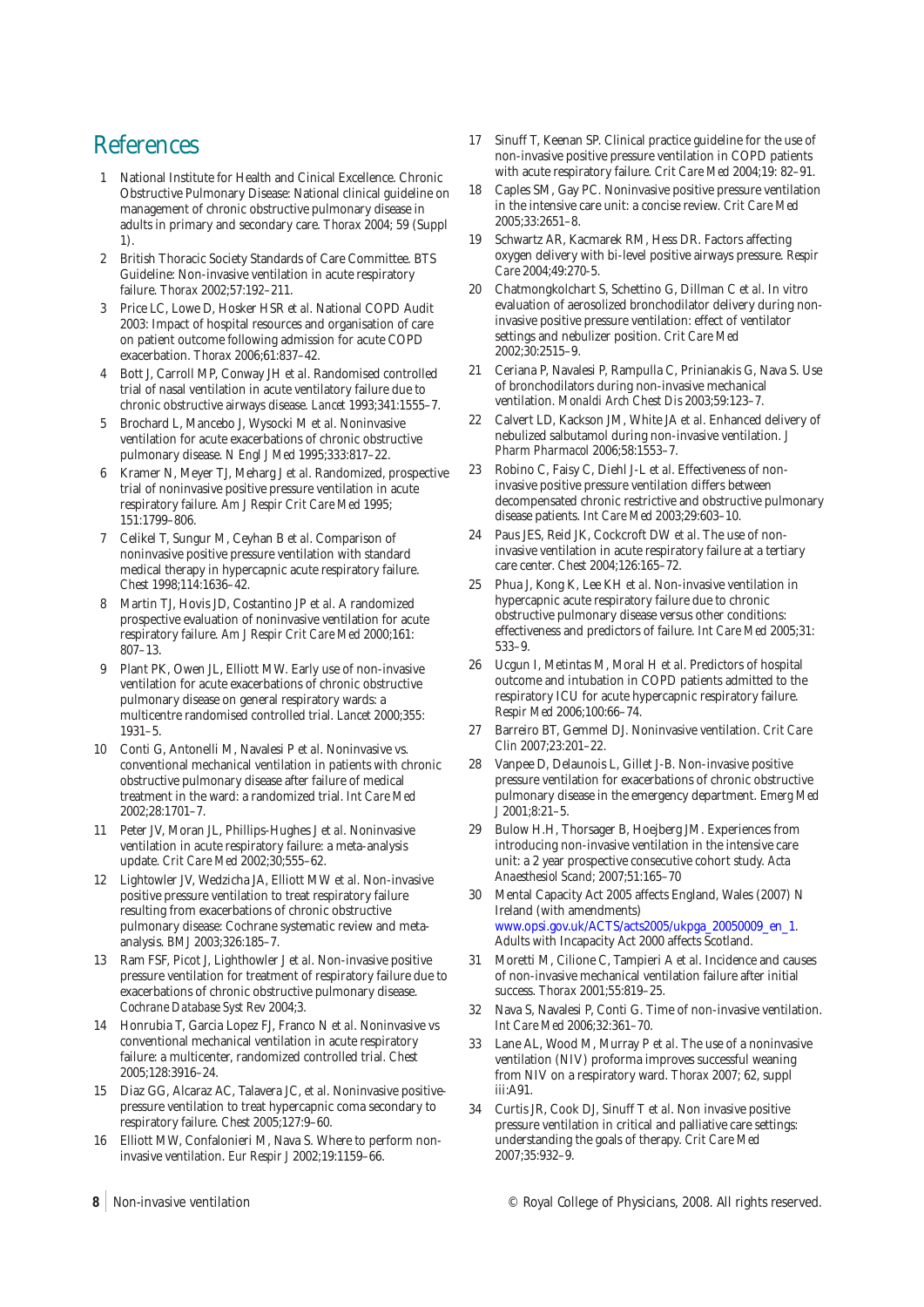# <span id="page-10-0"></span>Appendix 1. Guideline development process

These guidelines have been developed in accordance with the principles laid down by the Appraisal of Guidelines for Research and Evaluation (AGREE).

| Scope and purpose                      |                                                                                                                                                                                                                                                                                                              |  |  |
|----------------------------------------|--------------------------------------------------------------------------------------------------------------------------------------------------------------------------------------------------------------------------------------------------------------------------------------------------------------|--|--|
| Overall objective of<br>the guidelines | The objective of the Guideline Development Group was to partially update the British Thoracic<br>Society (BTS) guideline, Non-invasive ventilation in acute respiratory failure, focusing on the use<br>of non-invasive ventilation (NIV) in acute respiratory failure secondary to COPD.                    |  |  |
| The patient group covered              | Individuals requiring non-invasive ventilation in acute respiratory failure secondary to COPD.                                                                                                                                                                                                               |  |  |
| Target audience                        | Respiratory physicians, emergency medicine physicians, nurses with a special interest,<br>physiotherapists with a special interest, junior medical staff, intensive care physicians/intensivists,<br>general physicians, acute medicine physicians.                                                          |  |  |
| Clinical areas covered                 | • selecting the patients suitable for NIV<br>• set up of NIV<br>• monitoring of patients managed with NIV<br>• escalation.                                                                                                                                                                                   |  |  |
| Stakeholder involvement                |                                                                                                                                                                                                                                                                                                              |  |  |
| The Guideline<br>Development Group     | A multidisciplinary group comprising: professionals, consultants in respiratory medicine, intensive<br>care. User representation through the British Lung Foundation.                                                                                                                                        |  |  |
| Funding                                | This guideline was commissioned and edited without external funding being sought.                                                                                                                                                                                                                            |  |  |
| Conflicts of interest                  | No external funding has been sought or obtained. All authors and group members have declared,<br>and provided details, on any actual or potential conflicts of interest.                                                                                                                                     |  |  |
| <b>Rigour of development</b>           |                                                                                                                                                                                                                                                                                                              |  |  |
| Evidence gathering                     | Evidence for these guidelines was provided by review of Cochrane Library, Medline, Embase,<br>conference proceedings and other guidelines up to 1988. Articles not published in English were<br>excluded. Much of the advice is based on expert opinion and practice because of a lack of other<br>evidence. |  |  |
| Piloting and peer review               | The final draft was widely circulated to a multidisciplinary panel of all relevant parties and their<br>comments incorporated.                                                                                                                                                                               |  |  |
| Implementation                         |                                                                                                                                                                                                                                                                                                              |  |  |
| Methods of<br>implementation           | Free access on the Royal College of Physicians (RCP) website.                                                                                                                                                                                                                                                |  |  |
| Barriers to<br>implementation          | Potential barriers to the successful implementation of these guidelines may be: failure of clinician<br>acceptance of guidelines, or service resource limitations.                                                                                                                                           |  |  |
| Plan for review                        | Review is planned for 4 years' time.                                                                                                                                                                                                                                                                         |  |  |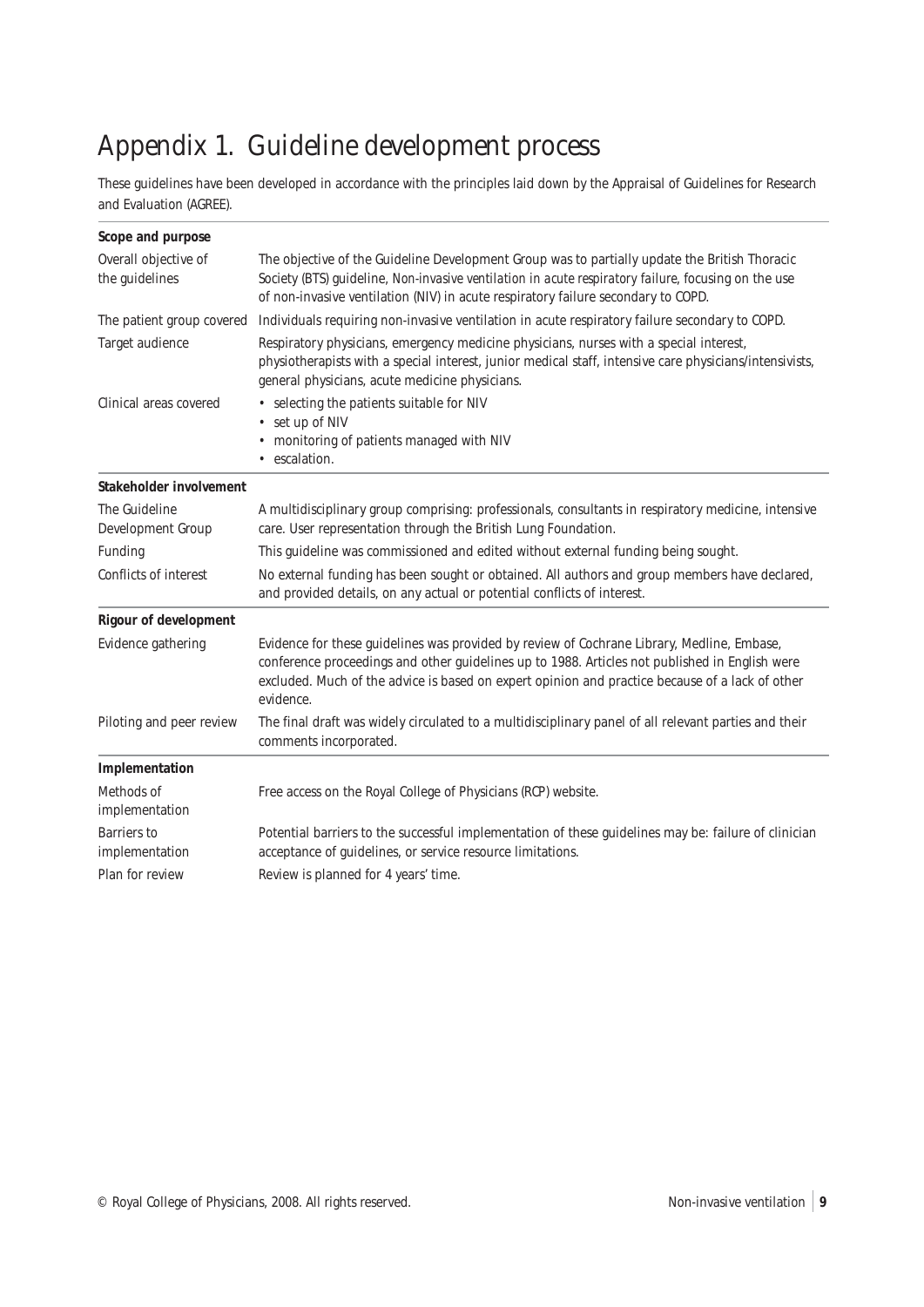# <span id="page-11-0"></span>Appendix 2. Grading system from the Scottish Intercollegiate Guidelines Network (SIGN) methodology

| Level of evidence | Type of evidence                                                                               | Grade of recommendation |
|-------------------|------------------------------------------------------------------------------------------------|-------------------------|
| la                | Meta-analysis of randomised controlled trials (RCTs)                                           | A                       |
| I <sub>b</sub>    | At least one RCT                                                                               | A                       |
| <b>Ila</b>        | At least one well-designed controlled study, but without<br>randomisation                      | B                       |
| <b>IIb</b>        | At least one well-designed quasi-experimental design                                           | B                       |
| Ш                 | At least one non-experimental descriptive study<br>(eg comparative, correlation or case study) | B                       |
| IV                | Expert committee reports, opinions and/or experience of<br>respected authorities               | B                       |